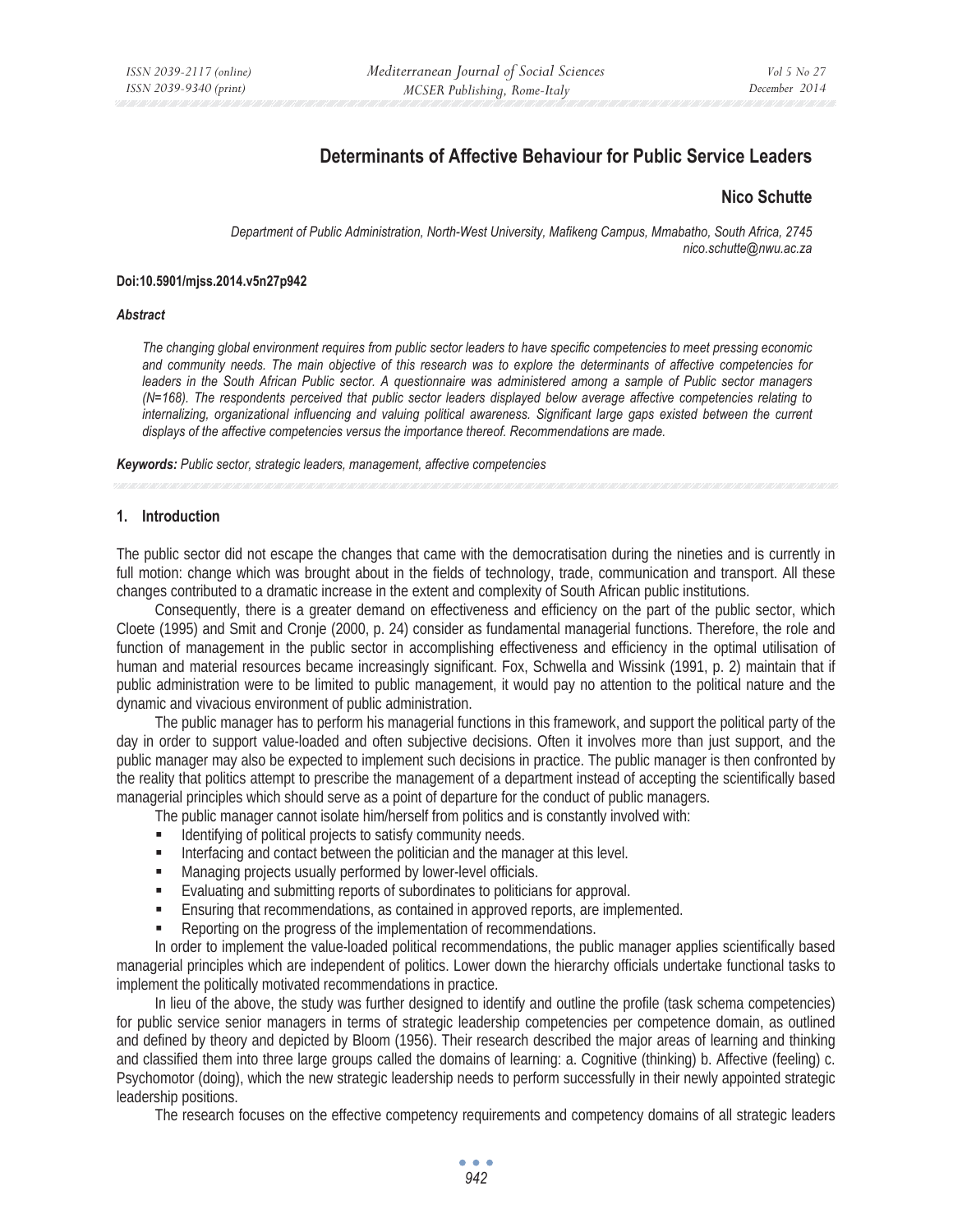| ISSN 2039-2117 (online) | Mediterranean Journal of Social Sciences | Vol 5 No 27   |
|-------------------------|------------------------------------------|---------------|
| ISSN 2039-9340 (print)  | MCSER Publishing, Rome-Italy             | December 2014 |

within the Public Service from Director or senior manager, Chief Director and Assistant Commissioner to top management levels (Director General). Affective competencies involve attitudes, values and emotions. The extent to which they develop these leadership competencies, will allow strategic leaders to deal with the challenges and this should contribute to their own and the institution's success. To deal with the fast social and systematic change, (public service) leaders need the interpersonal competencies included in the emotional intelligence construct: the ability to recognise and react to the emotions and feelings of other people, and the skill to help them to handle and manage their emotions Schmidt (cited in Tucker, Sojka, Barone & McCarthy, 2000, p. 332).

Schein (1982, pp.125-7) mentions the so-called *"*reality shock*",* which often sets in when a newly appointed strategic leader realises that the actual working life is not in accordance to what he or she expected. The individual might found out that it is not only the work that is different, but might also discover that their own personal needs, values, abilities (competence) and limitations do not meet the requirements of the task. Schutte (2010) provides a synopsis of the strategic and affective leadership competencies advocated by contemporary leadership theories in Table 1 below.

**Table 1:** A synopsis of strategic leadership and affective competencies advocated by contemporary leadership theories

| <b>Leadership Competencies</b>                                                                                                         | <b>Description</b>                                                                                                                                                                                                                                                                                                                                                                                                                                 |  |  |
|----------------------------------------------------------------------------------------------------------------------------------------|----------------------------------------------------------------------------------------------------------------------------------------------------------------------------------------------------------------------------------------------------------------------------------------------------------------------------------------------------------------------------------------------------------------------------------------------------|--|--|
| Influence, teamwork, participation and<br>empowerment, with particular<br>emphasis on transformation and black<br>economic empowerment | Leadership is an "influence relationship" among leaders and followers who intend real changes<br>that reflect their shared purposes. Leadership involves influence. It occurs among people, who<br>intentionally desire significant changes, and the changes reflect purpose shared by leaders and<br>followers. Influence means that the relationship among people is not passive; it is<br>multidirectional and non-coercive.                    |  |  |
| Ability and creativity. Challenge old<br>ways of thinking and doing                                                                    | Leadership ability determines the leader's level of effectiveness and this will influence who they<br>attract. Only self-assured leaders delegate power to others. They are problem solvers and<br>always find creative solutions to difficult problems - in a way they are pioneers in changing<br>times.                                                                                                                                         |  |  |
| Reciprocal                                                                                                                             | Leadership is reciprocal. Superiors influence subordinates, but subordinates also influence<br>superiors.                                                                                                                                                                                                                                                                                                                                          |  |  |
| <b>Process</b>                                                                                                                         | Leadership develops daily, not in a day. Leadership involves creating changes which reflects<br>purpose leaders and followers share. Leaders empower and have the ability to direct and keep<br>people focussed on their own and organisational objectives. Leaders also embrace positive<br>considerate energy and a sense of identity.                                                                                                           |  |  |
| Navigation, recognition for<br>performance; Care, wisdom,<br>confidence, diligence and<br>communication.                               | Leadership is a "people activity" and is different from administrative paperwork or planning,<br>which means that leaders need to chart the organisational course. The followers first buy into<br>the leader then into their vision. The leader acts as a strategist and has the ability to share and<br>communicate the vision and create team-learning, organisational alignment and results.                                                   |  |  |
| Respect: Honesty, integrity, openness,<br>and respect for human dignity.                                                               | It occurs among people; it is not something done to people. Since leadership involves people,<br>there must be followers. Competent leaders know how to follow, and they set an example for<br>others. Leadership is shared among leaders and followers, with everyone fully engaged and<br>accepting higher levels of responsibility. The qualities for effective leaders are the same as<br>those needed for an effective follower.              |  |  |
| Inner circles                                                                                                                          | Effective leaders are known by the people closest to them and as such, their followers think for<br>themselves and carry out assignments with energy and enthusiasm. They also develop leaders<br>amongst them. Leaders are stewards - they love and respect people, they create equal<br>opportunities and do not tolerate discrimination; they lead organisations and communities so<br>that members can learn new ways to work collaboratively. |  |  |

**Source:** Schutte (2010)

### **2. Research Method**

### *2.1 Research Approach*

A quantitative research approach was followed using surveys to collect the data. The research was cross-sectional in nature given that the data was collected at one point in time (Field, 2009).

### *2.2 Respondents*

The sample included strategic leaders that represent five major central government institutions. A total of 550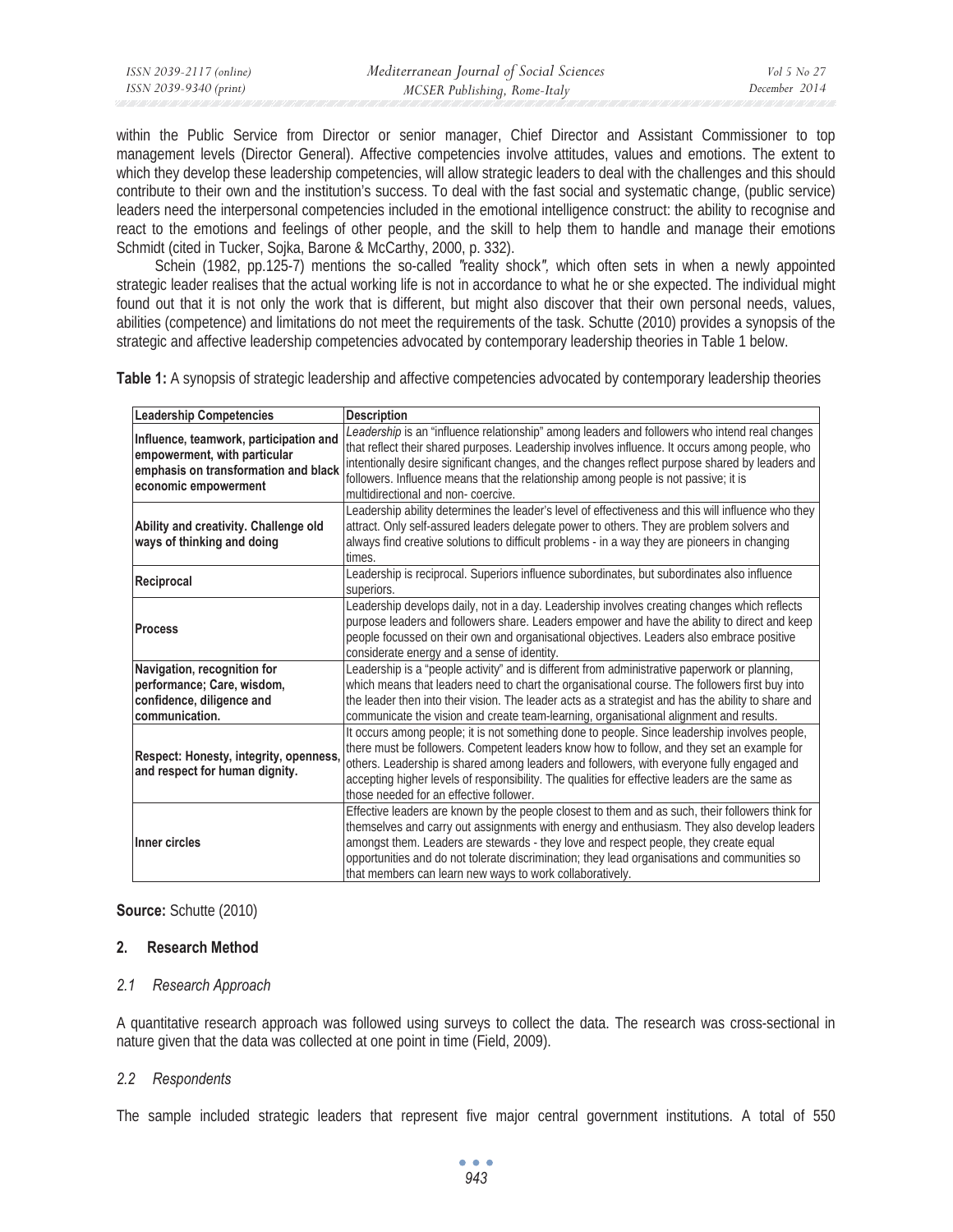questionnaires were administered to senior management of the five mentioned institutions. A total of 168 questionnaires were returned which represent 30.55% response rate. Most of the respondents were male (57.7%) and representative of the black ethnic group (54.2%). The respondents were primarily employed as directors (47%) and with a national diploma as their highest level of qualification (32.7%). Most of the respondents' was speaking indigenous languages (39.29%) as their home language. The demographic characteristics of the respondents are presented in Table 2 below.

| <b>Variables</b>             | <b>Categories</b>      | Frequency      | Percentage |
|------------------------------|------------------------|----------------|------------|
| Gender                       | Male                   | 97             | 57.7%      |
|                              | Female                 | 65             | 38.7%      |
|                              | Unknown                | 6              | 3.6%       |
| Race                         | <b>Black</b>           | 91             | 54.2%      |
|                              | <b>White</b>           | 46             | 27.4%      |
|                              | Coloured               | 8              | 4.8%       |
|                              | Indian                 | 15             | 8.9%       |
|                              | Other                  | 1              | 0.6%       |
|                              | Unknown                | $\overline{7}$ | 4.2%       |
| <b>Position</b>              | Senior Manager         | 37             | 22.0%      |
|                              | <b>Director</b>        | 79             | 47.0%      |
|                              | Commissioner           | 36             | 21.4%      |
|                              | Counsellor             | 10             | 6.0%       |
|                              | Unknown                | 6              | 3.6%       |
| <b>Highest qualification</b> | <b>Matric</b>          | 21             | 12.5%      |
|                              | Nat Diploma            | 55             | 32.7%      |
|                              | <b>B</b> Degree        | 25             | 14.9%      |
|                              | Honours Degree         | 12             | 7.1%       |
|                              | Masters Degree         | 22             | 13.1%      |
|                              | <b>Doctoral Degree</b> | 6              | 3.6%       |
|                              | Unknown                | 27             | 16.1%      |
| Language.                    | Afrikaans              | 46             | 27.4%      |
|                              | English                | 27             | 16.1%      |
|                              | Indigenous             | 66             | 39.29%     |
|                              | Unknown                | 29             | 17.26%     |

**Table 2:** Demographic Characteristics of the Respondents

### *2.3 Measuring Instrument*

A questionnaire was developed to measure the affective competencies of the leaders. The questionnaire consists of 21 items and measure five dimensions: Communicating with flexibility, Active Participating, Political Awareness, Organising and Influencing and Internalising. A brief description of the dimensions is presented in Table 3 below.

| Table 3: Description of Affective Competencies |
|------------------------------------------------|
|------------------------------------------------|

| <b>Dimension</b>              | <b>Description</b>                                                                                                                                                                                                                                                                                                                                                        |
|-------------------------------|---------------------------------------------------------------------------------------------------------------------------------------------------------------------------------------------------------------------------------------------------------------------------------------------------------------------------------------------------------------------------|
|                               | <b>Communicating with</b> Awareness, willingness to hear, selected attention.                                                                                                                                                                                                                                                                                             |
| <b>Active Participating</b>   | Active participation on the part of the strategic leader. Attends and reacts to a particular phenomenon. Job specific<br>outcomes may emphasize compliance in responding, willingness to respond, or satisfaction in responding<br>(motivation).                                                                                                                          |
|                               | This entails the reading of a group's emotional cues and power relationships. Strategic leaders need this competency<br>Political Awareness to recognise important social networks and to understand the forces that determine the views of clients, customers or<br>challengers. They also have the ability to correctly read situations and realities from the outside. |
| Organizing and<br>Influencing | This competence refers to the exercising of effective strategies for persuasion. Strategic leaders need this<br>competency to influence others, they use intricate strategies like direct influence to build harmony and support, and<br>they devise dramatic events to successfully make a point.                                                                        |
| Internalising                 | Adopt belief system and philosophy.                                                                                                                                                                                                                                                                                                                                       |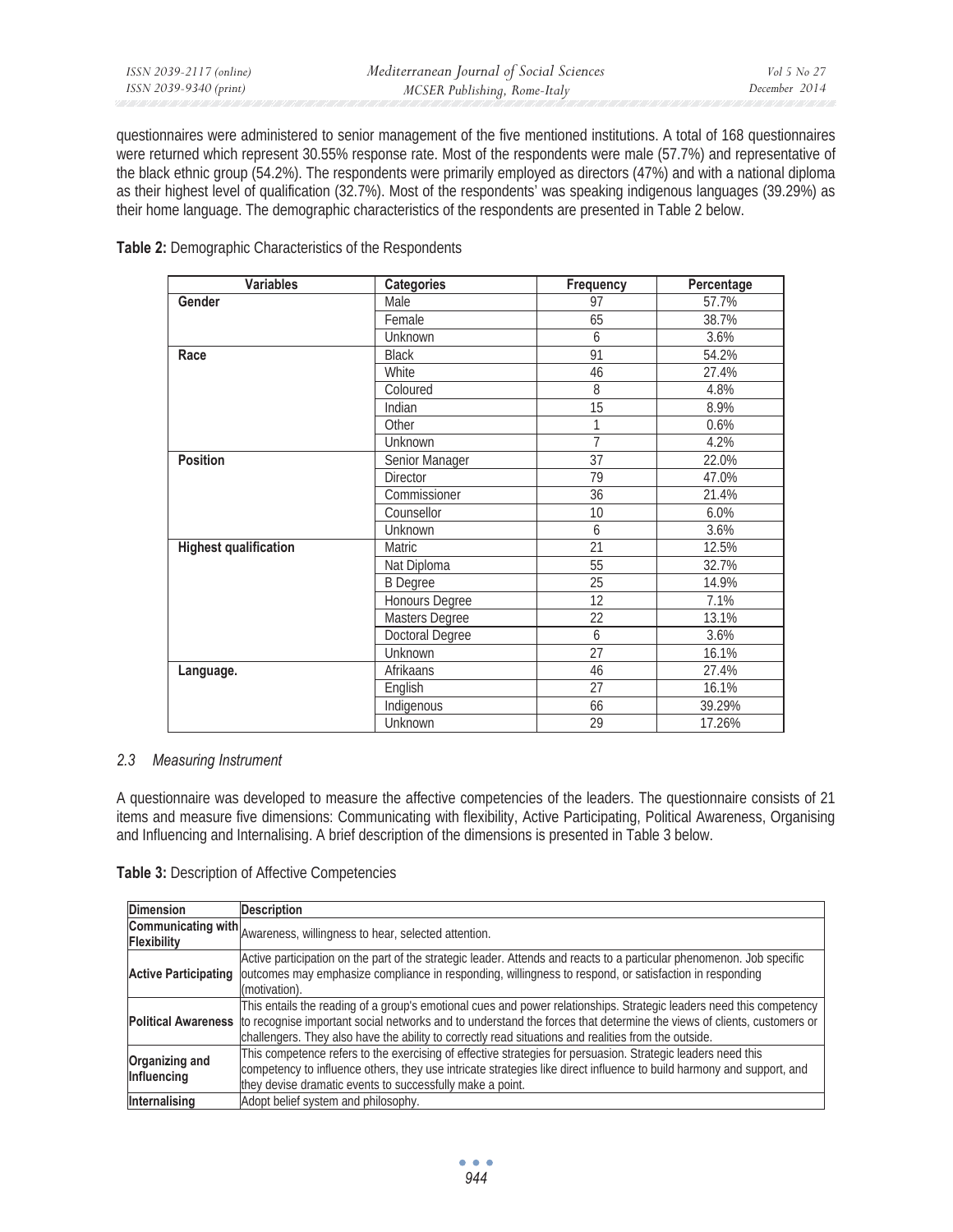The questionnaire uses a dual scale. Respondents are first required to indicate the extent of their agreement with each statement on a five-point Lickert-type scale ranging from very dissatisfied (1) to very satisfied (5). Respondents are secondly required to indicate the importance of the talent management practices from Not Important (1) to Very Important (5).

# *2.4 Statistical Analyses*

Statistical analysis was carried out using the SPSS Program (SPSS Inc, 2014). The reliability and validity of the Affective Measure was determined by means of exploratory factor analysis and Cronbach alpha coefficients. Effect sizes (Field, 2009) were used to decide on the practical significance of the findings. For purposes of this research Cohen's (1988) guidelines for the interpretation of effect sizes: 0.0099 constitutes a small effect, 0.0588 a medium effect and 0.1379 a large effect was used.

## **3. Results**

Prior to factor analyses a Kaiser-Meyer-Olkin (KMO) test was done to determine the sample adequacy of the Affective Competency Scale. The Affective scale obtained a sample adequacy of 0.954 which are adequate for factor analyses (see Hair, Black, Babin & Anderson, 2010). Exploratory factor analyses using Principal Axis Factoring analyses were done on the 21 items of the Affective competencies measure. The initial analyses showed three distinctive factors. Principal components analyses were done using Varimax rotation. The analyses resulted in three factors which explained 92.979% of the variance. The three factors were labelled: Internalising (Factor 1), Organising Influencing (Factor 2) and Valuing Political Awareness (Factor 3). The results of the rotated factor matrix are reported in Table 4 below.

|                  | Internalising | <b>Organising Influencing</b> | <b>Valuing Political Awareness</b> |
|------------------|---------------|-------------------------------|------------------------------------|
| AF1              | .661          | .499                          | .460                               |
| AF <sub>2</sub>  | .543          | .436                          | .670                               |
| AF3              | .524          | .630                          | .425                               |
| AF4              | .463          | .720                          | .417                               |
| AF <sub>5</sub>  | .586          | .612                          | .478                               |
| AF6              | .777          | .434                          | .392                               |
| AF7              | .679          | .384                          | .565                               |
| AF <sub>8</sub>  | .786          | .407                          | .382                               |
| AF9              | .347          | .676                          | .606                               |
| AF10             | .728          | .470                          | .463                               |
| AF11             | .534          | .425                          | .697                               |
| AF12             | .511          | .673                          | .450                               |
| AF13             | .741          | .464                          | .416                               |
| AF14             | .509          | .709                          | .438                               |
| AF15             | .501          | .409                          | .732                               |
| AF16             | .723          | .468                          | .456                               |
| AF17             | .399          | .558                          | .667                               |
| AF18             | .675          | .488                          | .490                               |
| AF19             | .642          | .532                          | .455                               |
| AF <sub>20</sub> | .623          | .608                          | .428                               |
| AF21             | .601          | .677                          | .314                               |

**Table 4:** Rotated Factor Matrix of the Affective Competency Scale

Extraction Method: Principal Axis Factoring.

Rotation Method: Varimax with Kaiser Normalization.

The descriptive statistics and reliabilities of the factors of the Affective Competency Scale are reported in Table 5 below. The results show excellent reliabilities for all three factors of the Affective Competency Measure. From the mean scores it is evident that the respondents perceived that public sector leaders displayed below average affective competencies relating to internalizing, organizational influencing and valuing political awareness.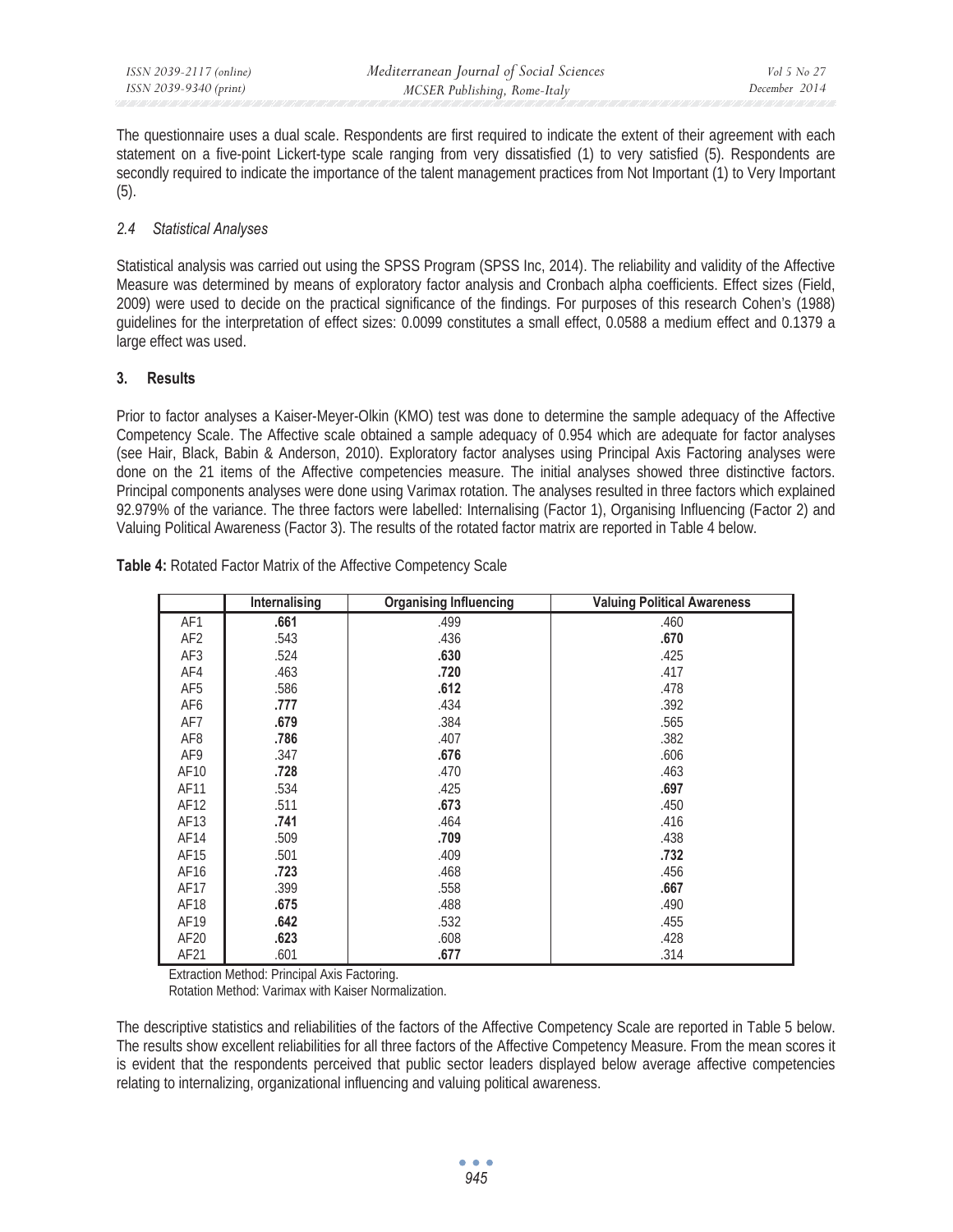|                             | Mean   | SC    | <b>Skewness</b> | Kurtosis |      |
|-----------------------------|--------|-------|-----------------|----------|------|
| <b>Affective Domain</b>     | 2.8166 | 87130 | 128             | $-283$   | 981  |
| Internalising               | 2.6982 | 88675 | 202             | $-0.113$ | .991 |
| Organising Influencing      | 2.9162 | 86489 | $-.015$         | $-.072$  | 984  |
| Valuing Political Awareness | 2.8353 | 91168 | .332            | $-290$   | 070  |

**Table 5:** Descriptive statistics and reliabilities for the Affective Competency Scale

In order to determine the normality of the scales obtained in the factor analysis, the Kolmogorov-Smirnov test was performed on the Affective Competency Measure, the results of which are reported in Table 6 below. This table indicates that the scale conforms to normality. The Z-statistic is 0.132, which is greater than 0.05, which means that the scale is normally distributed. Unlike most statistical testing, a non-significant result is sought-after here.

**Table 6:** One-Sample Kolmogorov-Smirnov Test

|                                  |                | Affective |
|----------------------------------|----------------|-----------|
| N                                |                | 167       |
| Normal Parameters <sup>a,b</sup> | Mean           | 2.8166    |
|                                  | Std. Deviation | .87130    |
|                                  | Absolute       | .132      |
| <b>Most Extreme Differences</b>  | Positive       | .132      |
|                                  | Negative       | $-131$    |
| Kolmogorov-Smirnov Z             |                | .132      |
| Asymp. Sig. (2-tailed)           |                | .000c     |

Finally univariate analyses were performed to determine whether significant gaps exist between the current versus the importance of the dimensions of the Affective Competency Measure. The results revealed that significant gaps exist between the current demonstrations of affective competencies by business leaders versus the importance thereof. All the effects were medium. The results are reported in Table 7 below.

**Table 7:** Current display versus the importance of Affective Competencies

|                             | Mean           |            | Gap      |      | Eta |
|-----------------------------|----------------|------------|----------|------|-----|
| <b>Factors</b>              | <b>Current</b> | Importance |          |      |     |
| <b>Affective Domain</b>     | 2.817          | 4.571      | $-1.755$ | .000 | 935 |
| Internalising               | 2.698          | 4.557      | $-1.859$ | .000 | 858 |
| Organising and Influencing  | 2.916          | 4.535      | $-1.618$ | .000 | 854 |
| Valuing Political Awareness | 2.835          | 4.621      | $-1.786$ | .000 | 648 |

### **4. Discussion and Conclusion**

The main objective of this research was to explore the determinants of affective competencies for public sector leaders. The results showed that public sector leaders displayed below average affective competencies relating to internalizing, organizational influencing and valuing political awareness. The negative attitude of respondents towards the public service as experienced by them is a major concern. The assumptions can be made that there might be a communication gap between strategic leaders and other political appointed office bearers in line with proper expectations. However, the reasons leading to their negative attitude require investigation and problems in this regard need to be addressed, because they are the change agents of the public service and it will rely heavily on their input as strategic leaders.

The results further showed that strategic leaders exhibited a significantly more positive response towards the importance of the stated strategic leadership competency items for the public service than their satisfaction on the organisational performance of the stated strategic competencies. Future research should investigate why they are dissatisfied with the public service performance although they believe that the stated competency (knowledge, skills and attitude) items are very important for strategic leaders to be effective in their strategic leadership role.

In conclusion South African Public Service strategic leaders are confronted with numerous national and international challenges which required urgent and decisive action. Given these challenges and in order to achieve